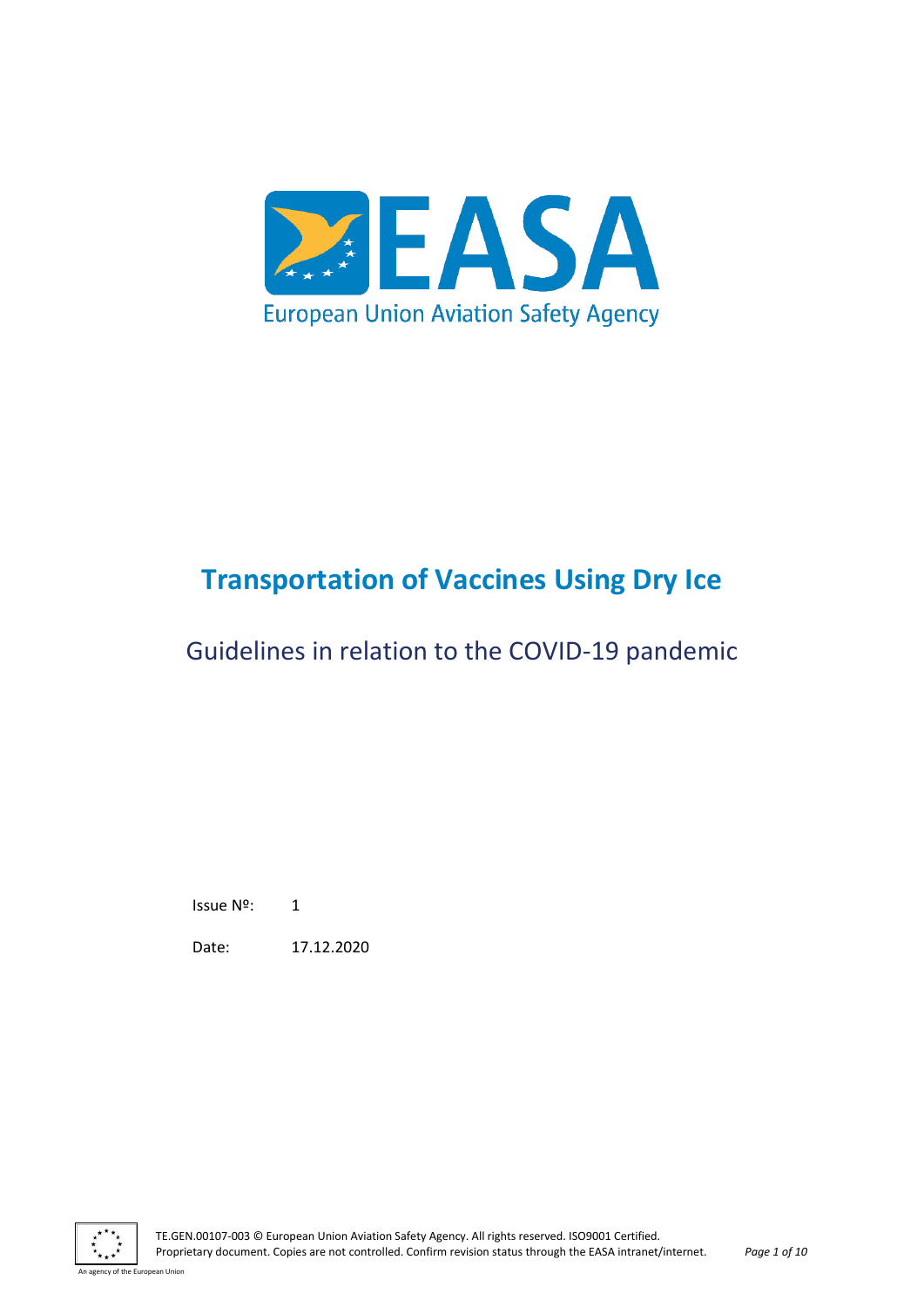

# **Contents**

<span id="page-1-0"></span>

| 1.  |                   |                                                                               |
|-----|-------------------|-------------------------------------------------------------------------------|
| 2.  |                   |                                                                               |
| 3.  |                   |                                                                               |
| 4.  |                   |                                                                               |
| 5.  |                   |                                                                               |
| 6.  |                   |                                                                               |
|     | 6.1               |                                                                               |
|     | 6.2               |                                                                               |
|     | 6.3               |                                                                               |
|     | 6.4               | Cargo Locations (Lower and Main Deck Cargo Compartments and Passenger Cabin)7 |
|     | 6.5               |                                                                               |
|     | 6.6               |                                                                               |
| 7.  |                   |                                                                               |
| 8.  |                   |                                                                               |
| 9.  |                   |                                                                               |
| 10. |                   |                                                                               |
|     | 10.1              |                                                                               |
|     | 10.2 <sup>2</sup> |                                                                               |
|     | 10.3 <sup>2</sup> |                                                                               |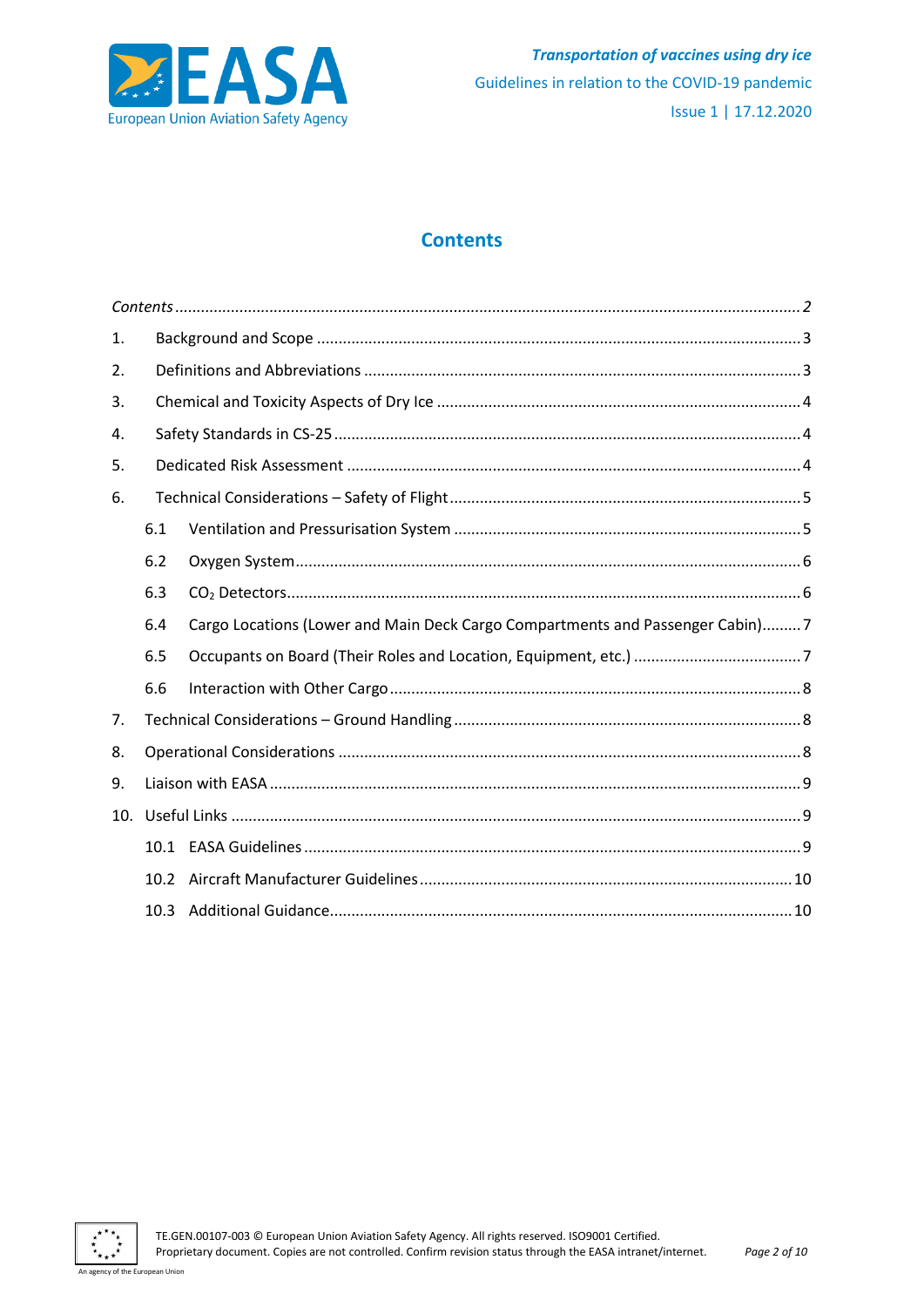

# <span id="page-2-0"></span>**1. Background and Scope**

Several COVID-19 vaccines have been developed in the past months by the pharmaceutical industry and are now close to final approval from the regulatory health authorities. Within a short timeframe, the COVID-19 vaccines will be ready to be distributed worldwide.

It is expected that large quantities of COVID-19 vaccines will be transported by airfreight, which may introduce challenges for the supply chain as well as for the airline operators.

Some COVID-19 vaccines may need to be maintained at sub-zero temperatures during transport, and some may even require a temperature-controlled environment of below -70°C. The cooling can reliably be ensured by the use of dry ice (frozen  $CO<sub>2</sub>$ ). Dry ice, however, is classified as a dangerous good.

The use of dry ice in large quantities on board an aircraft may raise hazard particularly when transported on the main (passenger/cargo) deck of a large aeroplane.

Compliance with the requirements for the transport of dangerous goods on board the aircraft (Regulation (EU) No 965/2012 and ICAO Doc 9284 'Technical Instructions for the Safe Transport of Dangerous Goods by Air') is the responsibility of each operator.

The purpose of this document is to provide guidance and recommendations to national competent authorities (NCAs) and operators for the transport of dry ice in excess of that already permitted in the operators' operations manual or other applicable manuals or documents (e.g. aircraft TCH/OEM Service Letter; regulatory AC) in order to reduce the introduction of additional risks (safety and health) to the aircraft systems and its occupants.

Most aircraft OEM provided revised information on their aircraft maximum capabilities to transport dry ice. It is the operator's responsibility to assess the risks associated with the transportation of increased quantities of dry ice.

# <span id="page-2-1"></span>**2. Definitions and Abbreviations**

' $Dry$  *ice*' – solidified carbon dioxide ( $CO<sub>2</sub>$ ).

*'NCA'* – National Competent Authority, i.e. the national aviation authority with the power for the relevant aviation domain.

*'Sublimation'* – the process of converting a solid substance (dry ice, solid C02) into a gas (C02 gas).

*'Occupants'* – in this context any person on board, be it flight crew, cabin crew or supernumerary.

'*OEM'* – Original Equipment Manufacturer.

*'Dangerous goods'* – articles or substances which are capable of posing a risk to health, safety, property or the environment and which are shown in the list of dangerous goods in the Technical Instructions or which are classified according to those Instructions (as per ICAO annex 18 definition).

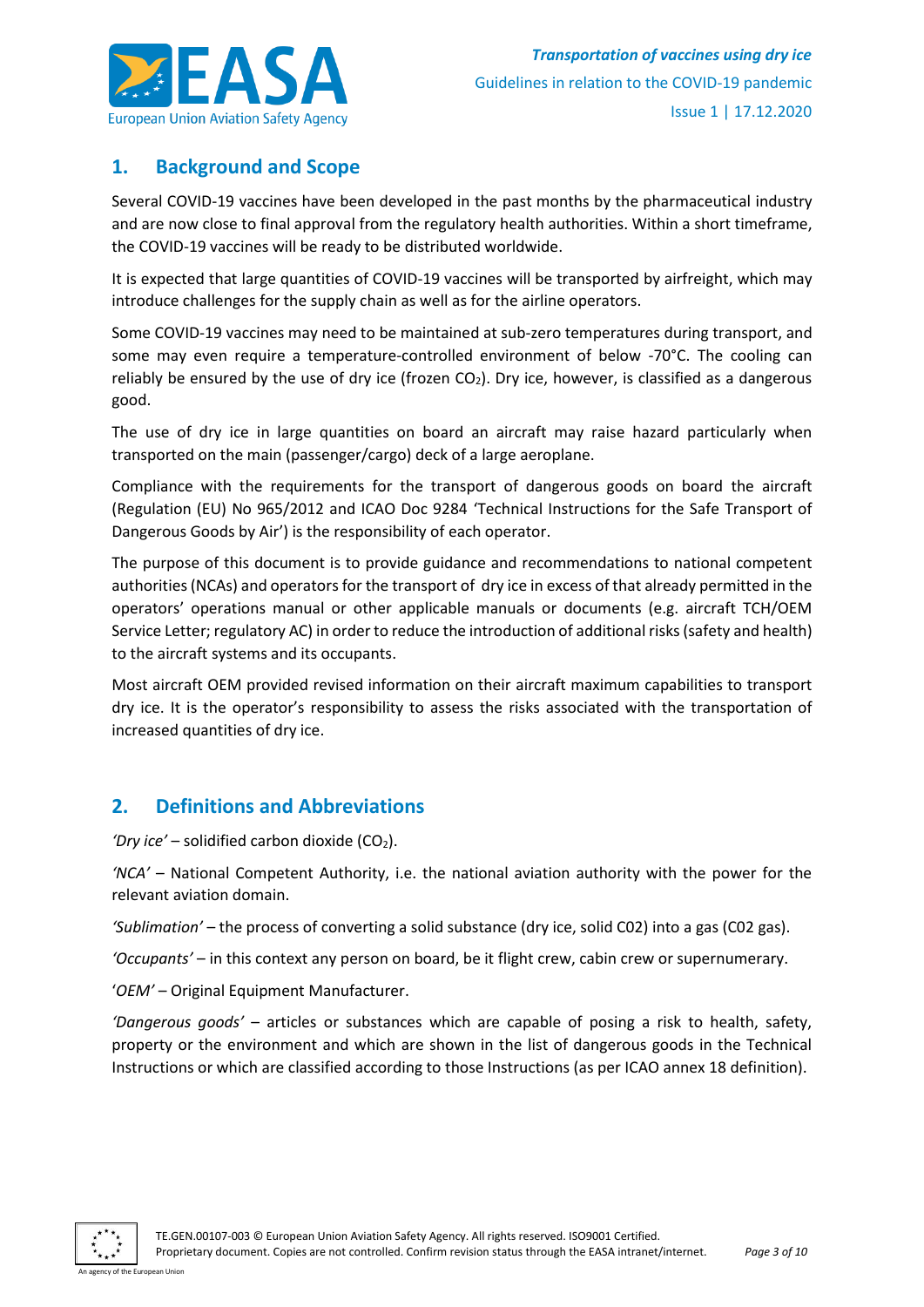

# <span id="page-3-0"></span>**3. Chemical and Toxicity Aspects of Dry Ice**

Dry ice sublimates at -78°C to gaseous carbon dioxide (CO<sub>2</sub>). Carbon dioxide is heavier than air, colourand odourless.

Carbon dioxide at low concentration (below 0.5%) has little, if any, toxicological effects. At higher concentrations (>5%), it causes the development of hypercapnia and respiratory acidosis. Concentrations of more than 10% carbon dioxide may cause convulsions, coma, and death by affecting the respiratory function and causing excitation followed by depression of the central nervous system.

Consequently, dry ice is classified as dangerous goods. The use of dry ice as refrigerant raises technical and operational challenges on board of the transport-category aeroplanes. The conversion rate of dry ice to gaseous CO<sub>2</sub> will vary depending on package insulation, dry ice particle/pellets size, surrounding temperature, and cabin pressure.

# <span id="page-3-1"></span>**4. Safety Standards in CS-25**

As per certification specification for large aeroplanes CS-25, article 25.831(b)(2), the carbon dioxide concentration during flight must be shown not to exceed 0,5 % by volume (sea level equivalent) in compartments normally occupied by passengers or crewmembers. For the purpose of this subparagraph, "sea level equivalent" refers to conditions of 25° C (77° F) temperature and 1.013,2 hPa (760 millimetres of mercury) pressure.

In case of main deck cargo compartments that are intended to be accessible during flight or the transport of cargo in the passenger compartment, the above-mentioned criterion is considered applicable.

For cargo compartments that are fully segregated from the passenger compartment and nonaccessible during flight, there is no such requirement specified in CS-25. However, an excessive CO<sub>2</sub> concentration in the specific cargo compartments, if not detected, could be unsafe for the personnel on ground (loading/unloading processes).

# <span id="page-3-2"></span>**5. Dedicated Risk Assessment**

For the transport of vaccines using dry ice in excess of the limit specified in the operations manual or other applicable documents (e.g. aircraft TCH/OEM Service Letter or similar), the operator should perform a specific risk assessment. Such risk assessment may require getting in contact with the TC and/or STC holder and should propose appropriate operating procedures in order to adequately mitigate the identified risks. This risk assessment should at least cover:

- (1) The vaccine and its characteristics for transport as cargo (i.e. packaging, handling, etc);
- (2) The data trackers and loggers (see link in chapter 10);
- (3) The amount and effects of dry ice to be carried (including weight and balance considerations) and the associated sublimation rate with validation of the assumed rates vs. all operational scenarios.
- (4) The possible need for  $CO<sub>2</sub>$  detectors to mitigate the identified risks;

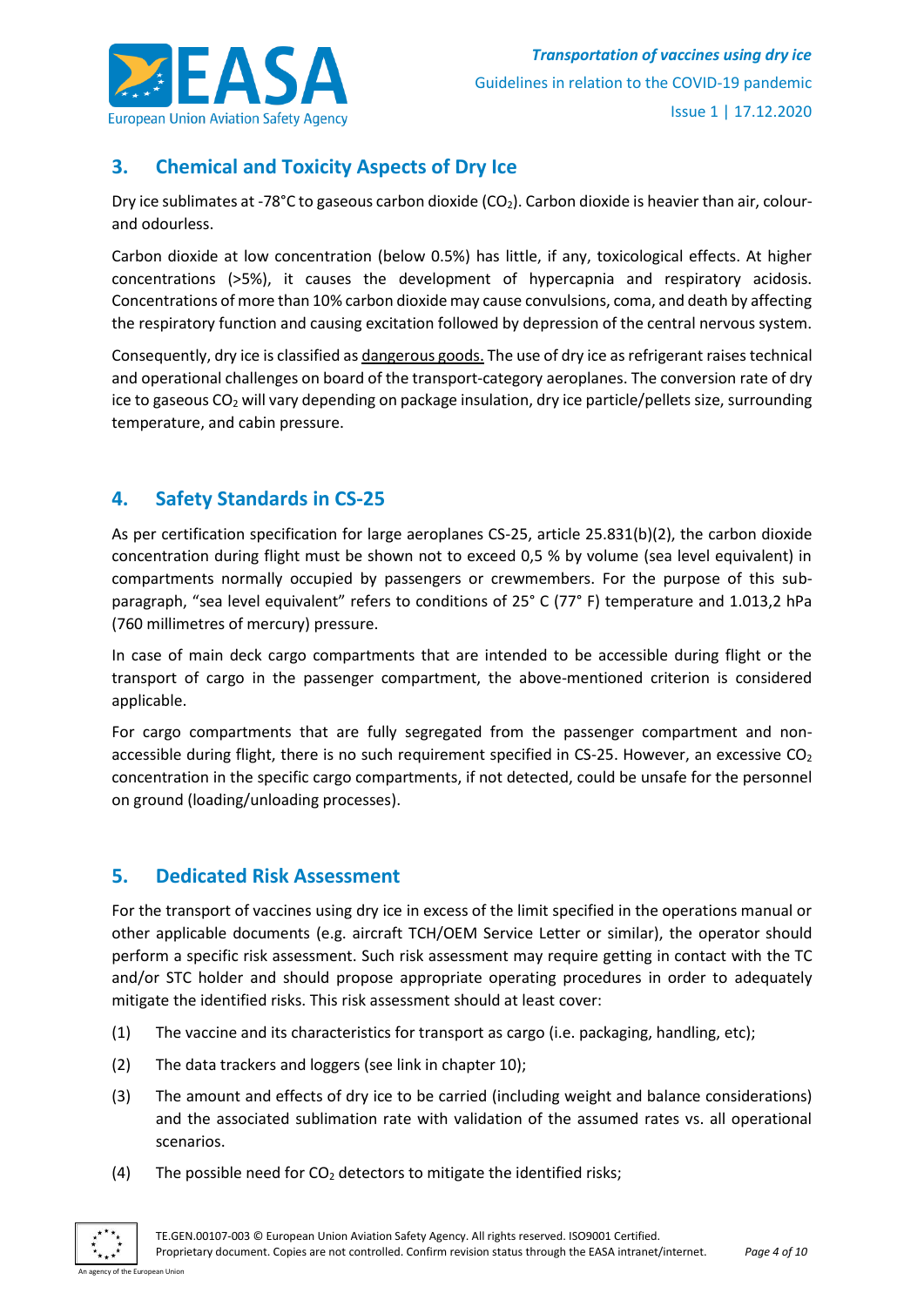

- (5) The aircraft ventilation system's operational characteristics, performance, controls, selectionssettings in all operational procedures for normal/abnormal/emergency operational scenarios and phases of operation (including applicable MEL provisions);
- (6) All other relevant aircraft and systems configurations (including applicable MEL provisions);
- (7) The location of the cargo on board and the interaction with other cargo;
- (8) The aircraft occupancy (whether occupants are allowed on board or not);
- (9) The procedures and training of on-board occupants, ground handling and other relevant staff;
- (10) The analysis of ambient temperatures on the ground (at departure and arrival), which may lead to a higher sublimation rate (particularly when flying to warm areas);
- (11) The potential pressure build-up as a result of gas released from the packaging;
- (12) The impact of potential departure delays, extended taxi-in/out and additional time needed on the ground (e.g. for de-icing);
- (13) The consequences of diversion and specific airport ground-handling consideration;
- (14) The possible diversion times and the need to use alternative routes where necessary;
- (15) The extended loading time needed in case of transport in the passenger cabin, which may result in excessive  $CO<sub>2</sub>$  concentration.

The risk assessment should ensure that all relevant technical and operational aspects have been taken into account.

# <span id="page-4-0"></span>**6. Technical Considerations – Safety of Flight**

Vaccines cooled by dry ice should preferably be transported in the existing lower-deck cargo compartments. In case vaccines, cooled by dry ice, need to be transported on the main (passenger/cargo) deck, additional technical aspects should be considered.

### <span id="page-4-1"></span>6.1 Ventilation and Pressurisation System

#### **6.1.1 MEL considerations**

For aircraft dispatch, the air conditioning, air supply and the distribution/ventilation system should use configurations recommended by the manufacturer.

#### **6.1.2 AFM considerations:**

The AFM procedures for ventilation should be reviewed and adapted in the operator's standard operating procedures to consider carriage of dry ice under normal and failure cases.

To mitigate the risk of higher concentrations of  $CO<sub>2</sub>$  (above 0.5%), it is recommended that the ventilation and pressurisation system is fully operational, i.e. all air-conditioning packs should be running at all times.

In case of partial failure of the ventilation system in flight, the situation has to be carefully evaluated in order to decide if the flight may continue to destination. The OEM guidance should account for a

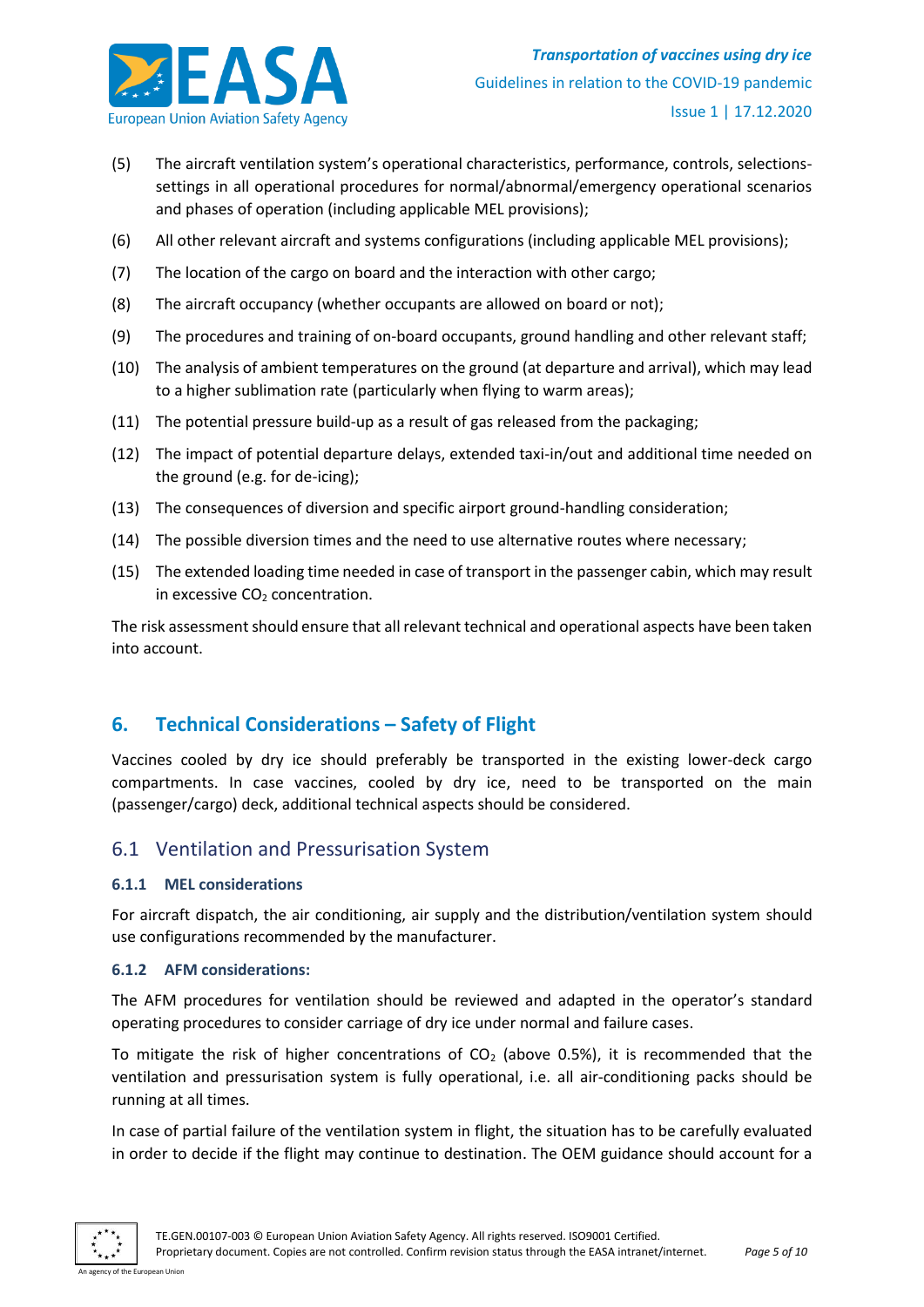

single next critical failure to enable continuation of the flight, while total failure of the ventilation system in flight should lead to an immediate diversion to the nearest suitable airport.

*Note 1: Running the air-conditioning systems at maximum volume may lead to an additional risk when opening the doors due to potential residual overpressure. The operator should consider this hazard when drafting the operational procedures for the transportation of vaccines.*

*Note 2: The operator should consider the case of build-up of CO<sup>2</sup> concentration in the cabin as a possible emergency situation and should develop a procedure to require the donning of oxygen masks for the remaining duration of the flight.*

### <span id="page-5-0"></span>6.2 Oxygen System

### **6.2.1 MEL considerations**

For aircraft dispatch the crew oxygen systems should be fully operative.

### **6.2.2 AFM considerations**

The AFM procedures for the use of oxygen should be reviewed and adapted in the Operator Standard Operating Procedures to consider carriage of dry ice under normal and failure cases (e.g. failure of the ventilation systems), including the case of detection of dangerous concentration of  $CO<sub>2</sub>$  (if applicable).

# <span id="page-5-1"></span>6.3 CO<sup>2</sup> Detectors

Based on the risk assessment (see chapter 5 above), the operator should determine whether  $CO<sub>2</sub>$ detectors should be used for the flight deck and any other occupied area of the aircraft (e.g. passenger cabin).

If the amounts of dry ice to be transported (refer to aircraft OEM specifications, supplier packaging details and other guidance material, see also chapter 10) is in excess of that specified in the operations manual or other relevant manuals and in the guidance provided by the OEM, or if dry ice is loaded on the main (passenger/cargo) deck, the use of  $CO<sub>2</sub>$  monitors/detectors is recommended in all compartments in which dry ice is being transported. Such detectors should be adequately located and should timely and reliably detect dangerous concentrations of  $CO<sub>2</sub>$  in the aircraft. If the detectors are power supplied by lithium ion batteries, the additional fire risk must be assessed and mitigated accordingly.

*Note* 1: "Use" in this context means physically installed in the aircraft or – alternatively – portable *devices. If CO<sup>2</sup> sensors and monitoring systems are used, the operator should ensure that these devices do not interfere with the aircraft systems and do not affect the safe operation of the aircraft. Portable CO<sup>2</sup> detectors are considered Portable Electronic Devices (PED). Recent/frequent calibration of CO<sup>2</sup> detectors must be ensured. At least two sensors should be available in case of a sensor disagree.*

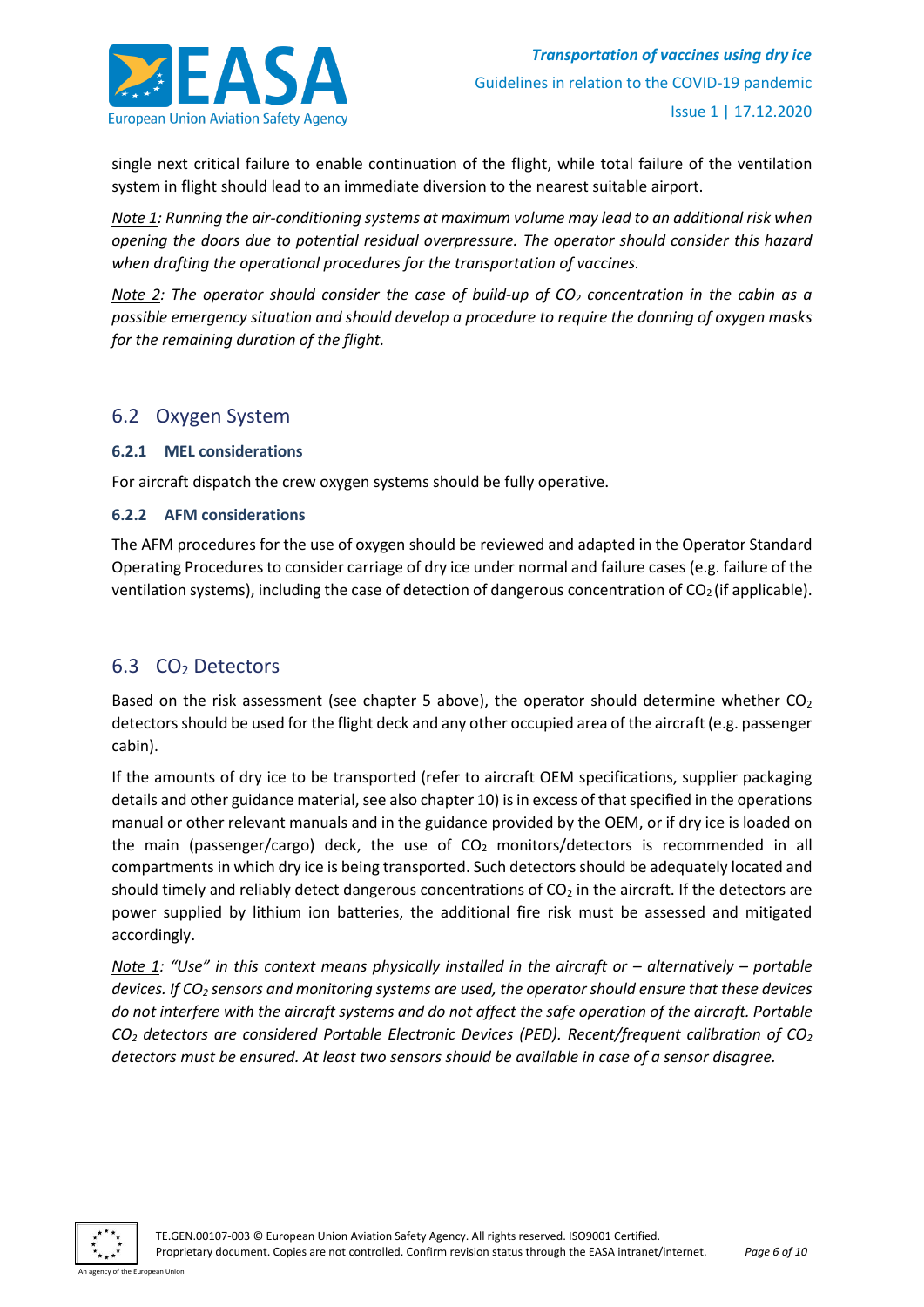

# <span id="page-6-0"></span>6.4 Cargo Locations (Lower and Main Deck Cargo Compartments and Passenger Cabin)

Vaccines cooled with dry ice should preferably be transported in lower-deck cargo compartments. It is recommended to use the cargo compartment that is located to the next outflow valve, in order to effectively ensure that even in the case of partial or complete failure of the ventilation and pressurisation system during flight, the CO<sub>2</sub> will be ventilated overboard.

EASA published specific conditions for the potential transportation of cargo in passenger compartments (see also link in chapter 10). A minimum number of occupants should be onboard for fire detection and fire-fighting purposes. Vaccines cooled with dry ice may be transported in the passenger cabin when the associated risks are sufficiently mitigated. Details are addressed below in chapters 6.5 and 6.6.

# <span id="page-6-1"></span>6.5 Occupants on Board (Their Roles and Location, Equipment, etc.)

### **6.5.1 Flight crew:**

The operator should take all necessary steps to avoid that the flight crew is harmed by carbon dioxide incapacitation or intoxication.

Flight crews should have been properly trained prior to the flight on the hazards and risks of transporting dry ice and on the procedures related to the operation.

#### **6.5.2 Other occupants:**

Passengers should not be allowed onboard if dry ice is transported in excess of the limit specified in the operations manual or other applicable documents (e.g. aircraft TCH/OEM Service Letter or similar). Any other occupants onboard should only be allowed if required under demonstrated urgent operational needs (e.g., additional flight crew for the return flight or additional persons needed for the cargo handling).

If occupants, that are not considered flight crew, need to be onboard, they should be protected against a potential  $CO<sub>2</sub>$  intoxication by the following means:

- (1) Have access during all phases of flight to approved supplemental oxygen equipment ready to be used.
- (2) Have been properly trained prior to the flight on the use of that oxygen equipment.
- (3) Have been properly trained prior to the flight on the hazards and risks of transporting dry ice and on the procedures related to the operation. And
- (4) In addition,  $CO<sub>2</sub>$  detectors should be available in the cabin (see chapter 6.4).

Any seating position identified for a potential occupancy during any phase of the flight should pose no additional risk to its occupants, in particular in case of a  $CO<sub>2</sub>$  incapacitation/intoxication.

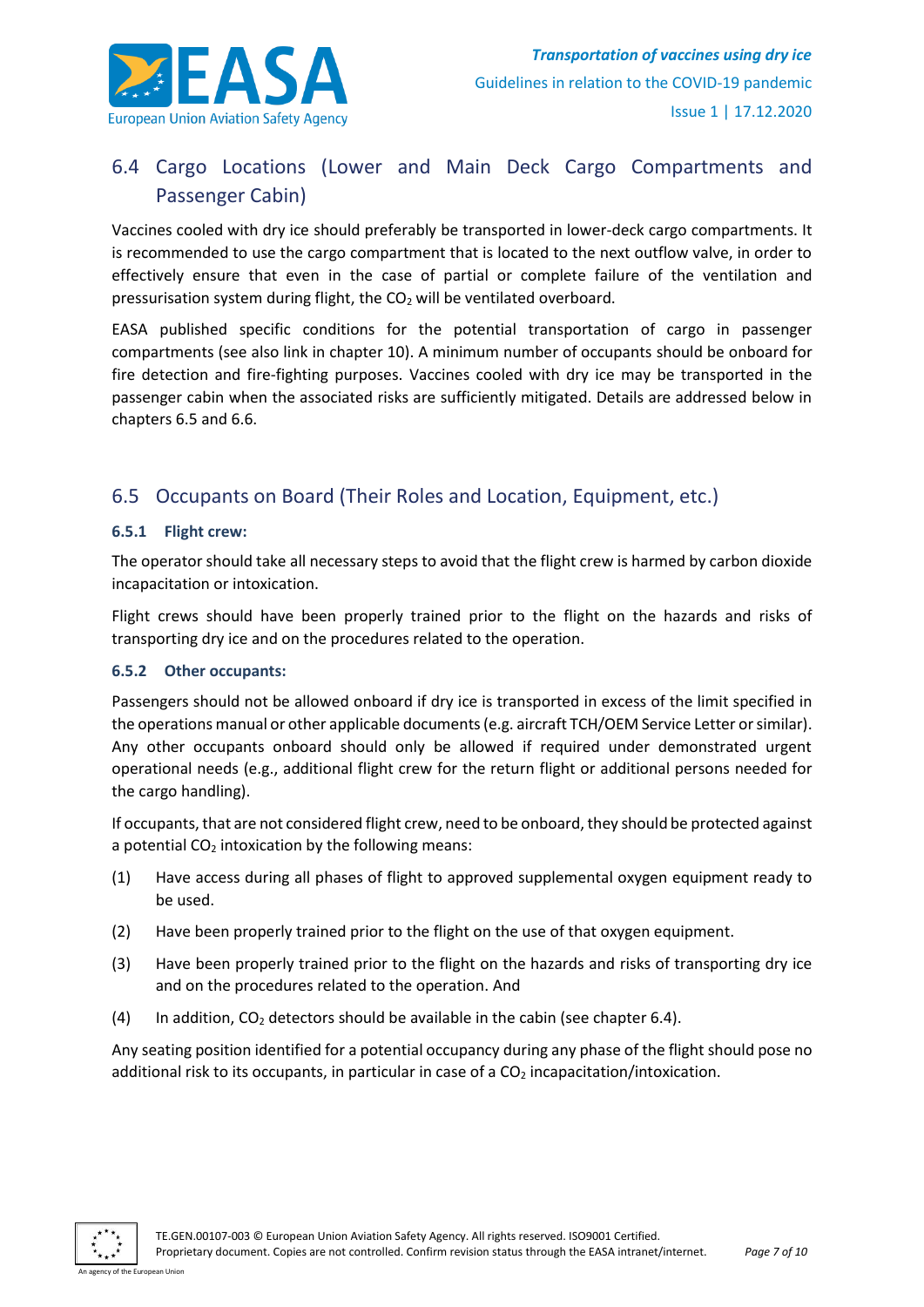

# <span id="page-7-0"></span>6.6 Interaction with Other Cargo

Live animals may not be transported in cargo compartments if dry ice is also transported therein at the same time. Any interaction with other cargo should be assessed and mitigated by the operator and the shipper.

# <span id="page-7-1"></span>**7. Technical Considerations – Ground Handling**

When loading and unloading boxes filled with dry ice, awareness should be raised that there can be carbon dioxide present in concentrations that potentially endanger human health. Staff engaged in the loading and unloading process should be properly trained and prepared for this. They should be trained on the specific risks and hazards and the special procedures related to this cargo. The operator and the ground-handling provider should implement special procedures to ensure that there is no health or safety risk for the staff performing the loading and unloading of dry ice packages. In doing this, the operator and ground-handling provider should consider, as a minimum, the following:

- (1) Loading:
	- (a) Methods to ensure that only packaging compliant with the applicable regulations is loaded on board;
	- (b) Procedures for reporting and addressing damaged/leaking packages.
- (2) Unloading:
	- (a) Instructions on precautions to be taken when opening cargo or cabin doors;
	- (b) A second person always outside the cargo bay or cabin to monitor entrance and trigger the alarm in case of an incident;
	- (c) Procedures for reporting and addressing damaged/leaking packages.
- (3) Ensure proper ventilation before entering a cargo compartment containing dry ice.
- (4) Minimize ground time without ventilation.
- (5) Carry a  $CO<sub>2</sub>$  detector when entering cargo compartments.
- (6) Develop emergency procedures in case of an incident or accident.

# <span id="page-7-2"></span>**8. Operational Considerations**

Operators transporting dry ice must have an approval for the transport of dangerous goods in accordance with ICAO Annex 6, Part I, Chapter 14 and with Part SPA.DG of Regulation (EU) 965/2012. In accordance with the requirements established in such regulations, operators shall have specific training and procedures for the transport of dangerous goods. The training and procedures have to be approved by the NCA and should be in accordance with ICAO Annex 18 and ICAO Doc 9284, Technical Instructions for the Safe Transport of Dangerous Goods. This should all be reflected in the Operations Manual.

An agency of the European Union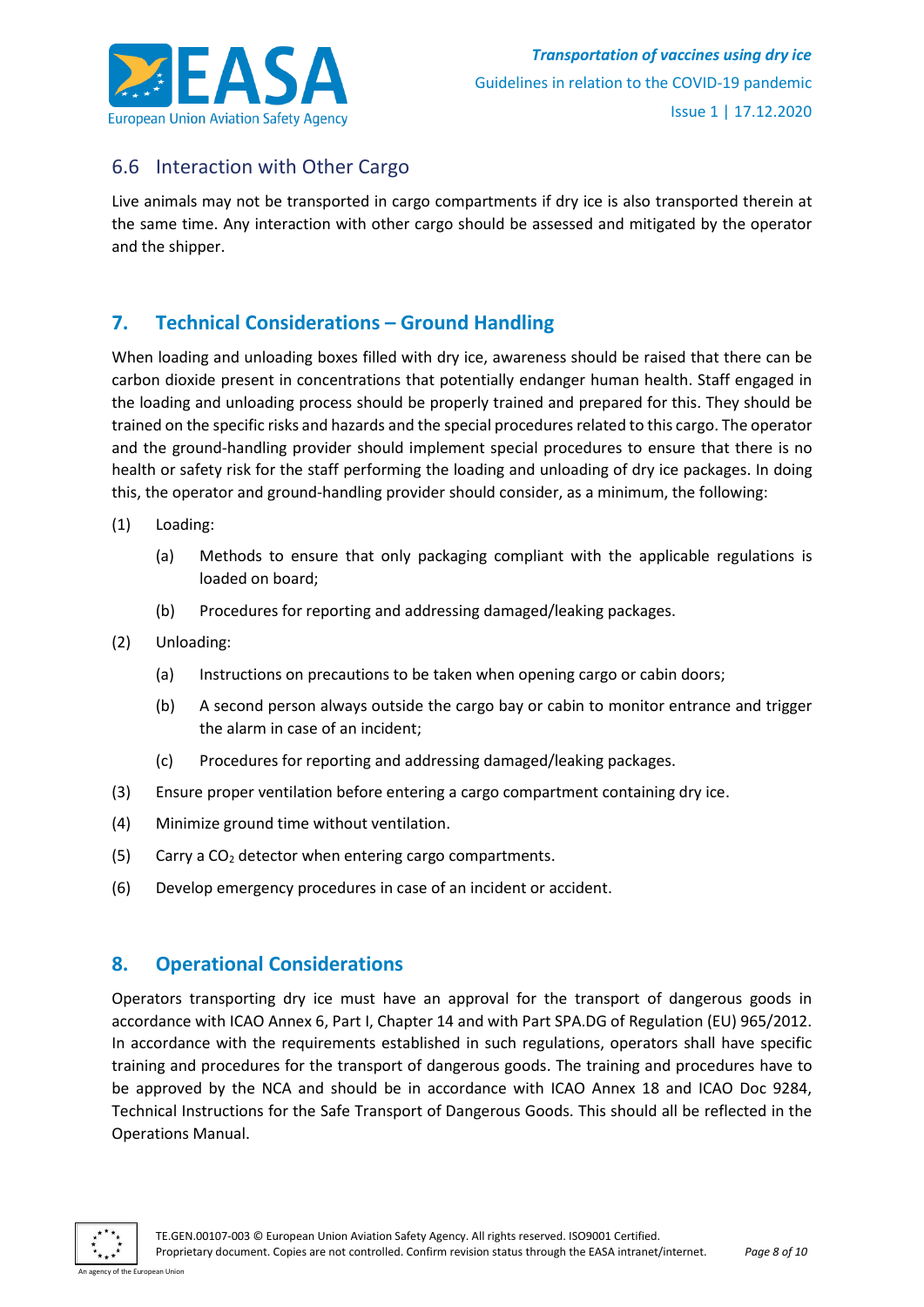

It is possible to obtain an approval for the transport of certain dangerous goods. Thus, an operator may hold an approval to transport only dry ice. The scope of the approval needs to be taken into consideration before accepting any shipment of the vaccine.

Additionally, operators need to perform a risk assessment which includes the specificities of dangerous goods transport, as mandated by ORO.GEN.200(a)(3) of Regulation (EU) No 965/2012 on air operations (as from November 2020, ICAO Annex 6, Chapter 15 also calls for such a risk assessment).

Additional guidance contained in ICAO Doc 10102 may also be considered.

To ensure the transport is done safely, operators transporting quantities of dry ice in excess of that specified in the operations manual or other applicable documents (e.g. OEM/TCH Service Letter or equivalent) should consider additional mitigation actions. The training, procedures and risk assessment mentioned above must take into consideration the specific conditions of this transport. These must also include all the technical considerations mentioned before and apply to all the staff involved and all the stages of the operation, from the acceptance to the unloading.

The operator may additionally consider the following:

- (1) Lower the temperature in the cargo compartment as much as possible to minimise the sublimation rate;
- (2) Evaluate the potential for cargo containing dry ice to be loaded as late as possible and unloaded as early as possible to minimise the potential exposure of ground staff to elevated levels of  $CO<sub>2</sub>$ in the cargo compartment.

# <span id="page-8-0"></span>**9. Liaison with EASA**

NCAs engaged in the approval of [transportation](mailto:covid-ctd@easa.europa.eu) of large amounts of dry ice for the cooling of vaccines may request more information from EASA by sending an email to [RNO@easa.europa.eu.](mailto:RNO@easa.europa.eu)

# <span id="page-8-1"></span>**10. Useful Links**

Major aircraft manufacturers have specified the maximum allowable amount of dry ice to be loaded on their aircraft models. Furthermore, ICAO, IATA and the FAA have also published relevant guidance material.

# <span id="page-8-2"></span>10.1 EASA Guidelines

<https://www.easa.europa.eu/the-agency/coronavirus-covid-19>

- EASA guidelines for the transportation of cargo in the passenger cabin (issue 5): [https://www.easa.europa.eu/newsroom-and-events/news/easa-publishes-issue-5-guidelines](https://www.easa.europa.eu/newsroom-and-events/news/easa-publishes-issue-5-guidelines-transport-cargo-passenger-compartments)[transport-cargo-passenger-compartments](https://www.easa.europa.eu/newsroom-and-events/news/easa-publishes-issue-5-guidelines-transport-cargo-passenger-compartments)
- EASA generic deviation on the transportation of cargo in large aeroplane passenger cabins: [https://www.easa.europa.eu/document-library/product-certification-consultations/deviation](https://www.easa.europa.eu/document-library/product-certification-consultations/deviation-transportation-cargo-passenger)[transportation-cargo-passenger](https://www.easa.europa.eu/document-library/product-certification-consultations/deviation-transportation-cargo-passenger)